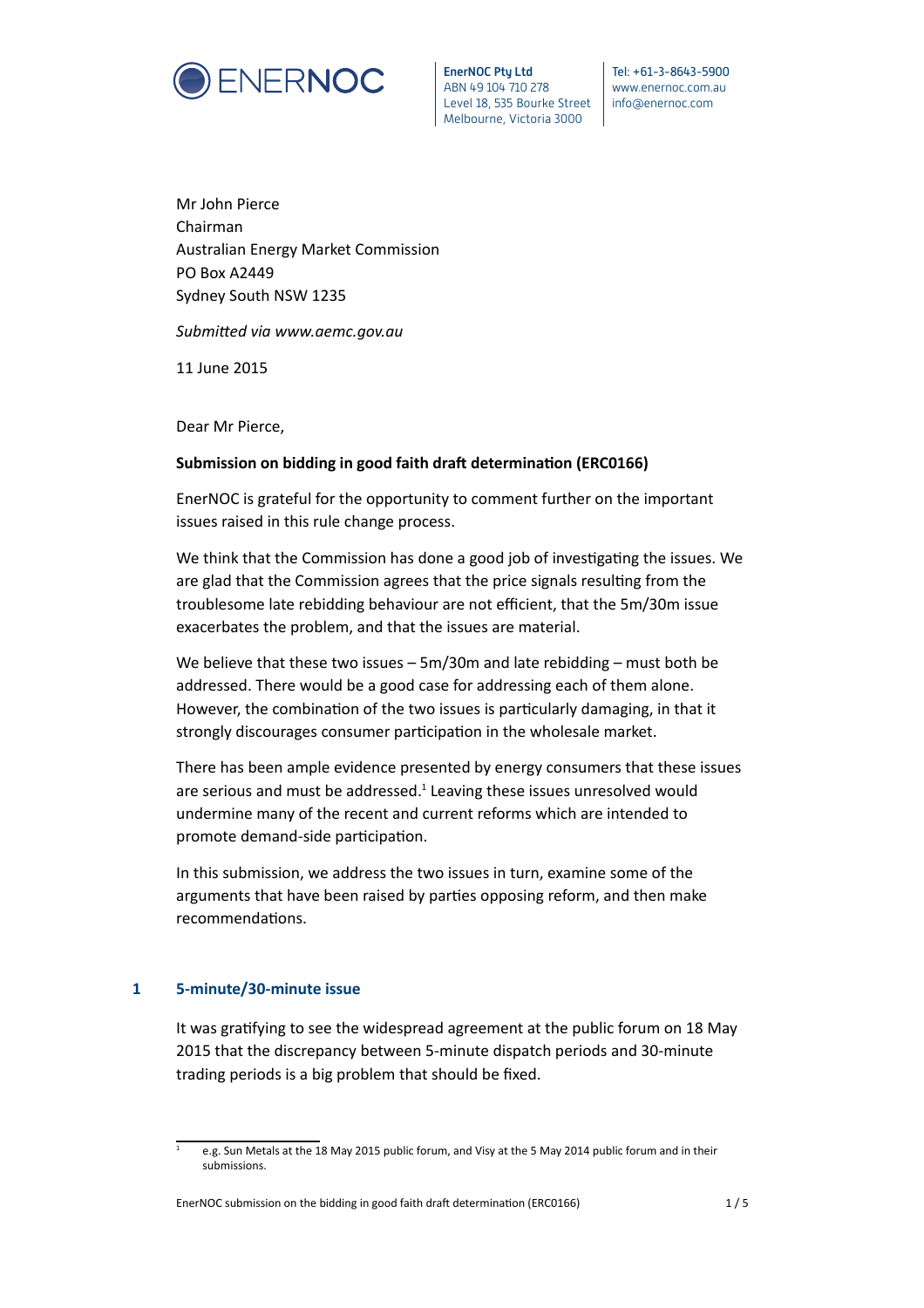The 5m/30m issue is an unjustifiable anachronism, dating back to 1996.<sup>2</sup> The reason for its inclusion appears to have been to reduce the amount of data needed for settlement, so as to reduce data communications, processing, and storage costs. Settling on a 30-minute basis, rather than a 5-minute basis, reduces some data requirements by a factor of six. However, in the intervening period of around 20 years since this decision was made[:3](#page-1-1)

- Commonly available network bandwidth has increased by a factor of around 2,500.
- Computing power of typical microprocessors has increased by a factor of around 10,000.
- Hard disk storage has fallen in price per unit of data stored by a factor of around 10,000.

To introduce all the previously-discussed distortions associated with the 5m/30m issue in order to reduce these costs by a factor of six may have been a justifiable trade-off when the decision was originally taken, but cannot possibly be so now that the costs have fallen so far.

As explained in the draft decision, the 5m/30m issue greatly exacerbates the effect of late rebidding. However, even if we had hard gate closure – so that late rebidding would be completely eliminated  $-$  the 5m/30m issue would still be damaging, due to its distorting effects on price signals when there is an unexpected upset in the supply:demand balance.

If the effect could no longer be deliberately exploited, it should occur less frequently. Nevertheless, it would continue to cause three problems:

- Even consumers who can respond instantly to high spot prices by completely curtailing their consumption are unable to avoid exposure to those high prices if they occur late in a trading interval, because they occur retroactively. This discourages spot price exposure, and hence discourages participation.
- This non-causal pricing behaviour also affects the sale of caps by faststarting peaking generators: even if they respond perfectly and instantly to price signals, their spot market revenues will not cover their hedge payouts when a price spike hits late in a trading interval. They therefore need to build an additional risk margin into their hedge prices to cover this exposure.<sup>4</sup>
- Where a high price occurs early in a trading interval, there is an incentive for exposed loads to continue to curtail and generators to continue to

EnerNOC submission on the bidding in good faith draft determination (ERC0166)  $\frac{2}{5}$ 

<span id="page-1-0"></span><sup>2</sup> As part of VicPool III, a predecessor to the NEM – see e.g. Frank A. Wolak, *Market Design and Price Behavior in Restructured Electricity Markets: An International Comparison*, in Ito et al., *Deregulation and Interdependence in the Asia-Pacific Region*, 2000, p. 101.

<span id="page-1-1"></span>Per Nielsen's Law, Moore's Law, and US price data available here: http://www.jcmit.com/disk2015.htm

<span id="page-1-2"></span><sup>4</sup> Demand Response Aggregators under the proposed Demand Response Mechanism would be in the same position as peaking generators.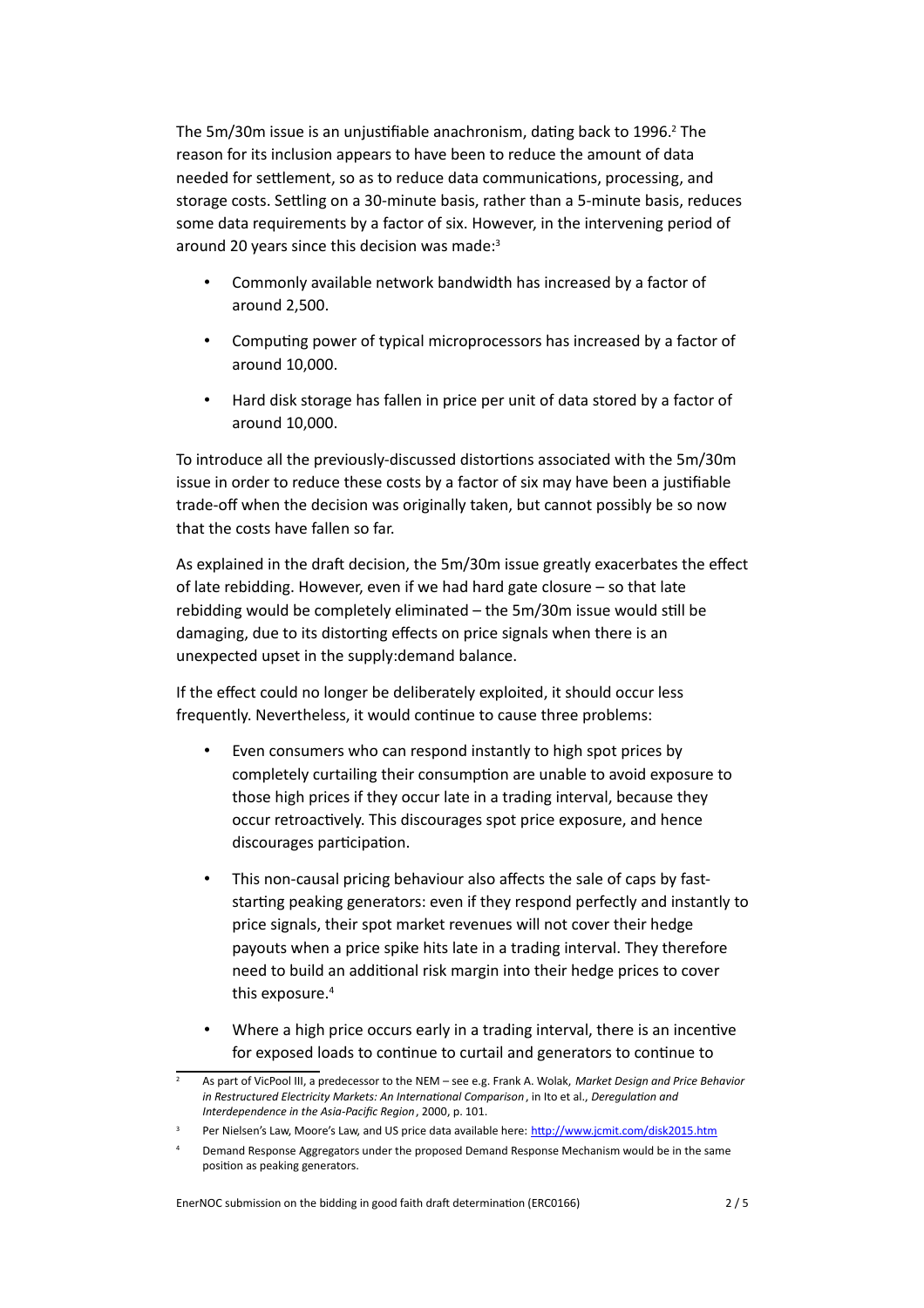increase output for the remainder of the trading interval, even after the required correction has been overshot.

The first problem impairs price discovery and reduces competition. The second problem raises the price of caps, which flows through into retail prices. The third distortion results in inefficient dispatch of high-cost resources ahead of lower cost ones.

The 5m/30m issue has been explored before. In particular, NEMMCO ran a process in 2001-03. This examined a range of options to fix the problem. However, we understand that it was undermined at a late stage by retailers submitting fanciful implementation cost estimates.<sup>5</sup> (A tactic they may well use again.)

It is worth noting that the majority of submissions were highly critical of the modelling of benefits and the gross overestimation of costs, and disagreed with NEMMCO's recommendation that no further action should be taken.<sup>6</sup> We therefore recommend that NEMMCO's previous conclusions be discounted, and the issue examined afresh, with rigour.

### **2 Late rebidding**

We agree with the Commission that the problem to be solved is the ability to make rebids which are timed such that other parties cannot respond. We agree that it does not make sense to try to distinguish between "good rebids" and "bad rebids" on the basis of their effect on price.

We also agree that the fundamental problem is that the rules allow for such behaviour: it would be necessary to fix this even if participants had not shown the willingness and ability to exploit it.

The "protection racket" characterisation is apt: the ability to rebid in this way allows a class of participants (generators who are already generating) to cause price spikes at will, imposing costs on everyone who is buying from the spot market. Consumers can either just keep on paying out, hoping that it won't happen too often, or buy insurance in the form of caps or swaps. However, the only class of participants that can sell insurance against these events costeffectively (i.e. other than by simply taking on the risks themselves, with no physical hedge) is that same group which causes the events in the first place.<sup>7</sup>

EnerNOC submission on the bidding in good faith draft determination (ERC0166) 3/5

<span id="page-2-0"></span>The proposed reforms had the biggest impact on NEMMCO's market systems and on generators (since they are the ones which would be required to move to 5-minute settlement). However, taking retailers' cost estimates at face value, NEMMCO concluded that retailers would incur 96% of the total up-front implementation costs, and 99% of the total ongoing costs. See NEMMCO, 5 Minute Dispatch and 30 Minute Settlement Issue: Draft Final Report, June 2002, p. 57. (The full details were not included in NEMMCO's final report.)

<span id="page-2-1"></span>NEMMCO, 5/30 Issue: Final Report, February 2003, p. 7. These dissenting submissions were made by Hazelwood Power (now GDF Suez), Hydro Tasmania, National Generators Forum (now ESAA), Snowy Hydro, Southern Hydro (now Meridian), TransÉnergie Australia, and TXU (now EnergyAustralia).

<span id="page-2-2"></span>Late rebidding causes unforecastable price spikes at times spot prices would otherwise be low, and hence peaking generators – who are usually the marginal suppliers of caps – are not running. Peakers will therefore have no spot price revenue to cover any cap payouts.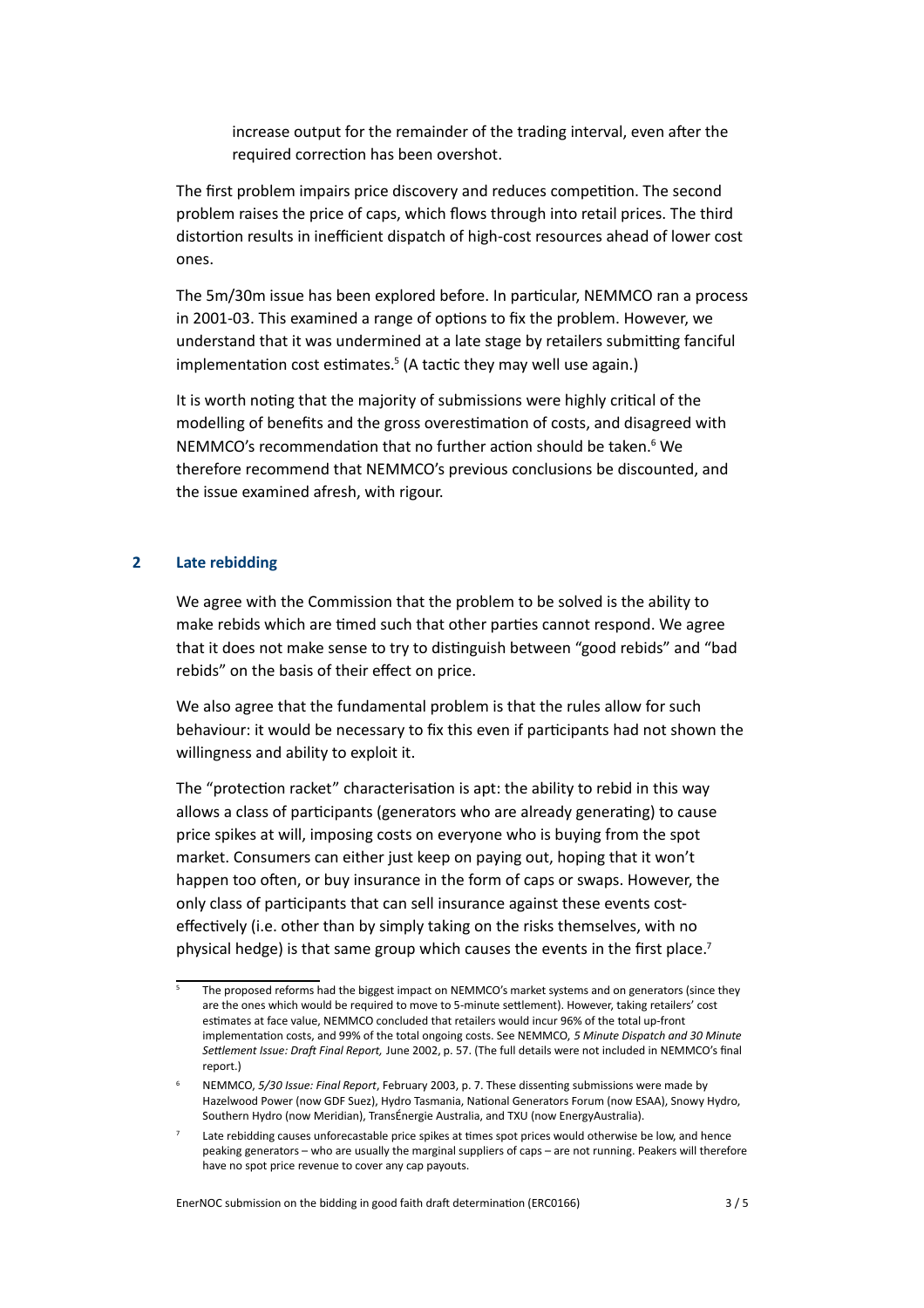Fixing the 5m/30m issue will greatly reduce the impact of late rebids on those customers and peaking generators who are able to react immediately to price excursions, as they will then be able to respond effectively to late rebids.

However, late rebids would still be a problem, as they would still allow scheduled generators (even those with very slow ramp rates) to create from nowhere a huge disturbance in the market which requires instant response. A natural reaction would be for peaking generators and loads to invest to reduce their response times. With the 5m/30m issue fixed, this would be partly effective in constraining late rebids, by making them less profitable. However, as identified in the draft determination,<sup>8</sup> such investment would not be efficient, as there is no actual physical problem driving a need for fast response: the apparent investment signal is spurious.

We agree with the approach of reframing offers as a continuing representation of willingness to supply on those terms.

We also agree with the chosen timeframe for gate closure. 15 minutes before the beginning of the trading interval is appropriate while we have 30-minute trading intervals. If the 5m/30m issue is resolved by a move to 5-minute settlement, this could probably be reduced to 5 or 10 minutes.

The Commission's proposed very soft gate closure  $-$  through additional reporting  $requirements - is a step in the right direction. It definitely does not seem like a$ step too far, despite the inevitable protests of the generator lobby: requiring more rigour around last-minute rebidding decisions is surely no bad thing.

However, we are skeptical that reporting requirements, combined with the potential for the AER to take action, would be sufficient to change behaviour. Rather than relying on the threat of enforcement of fuzzy behavioural rules, surely a more effective approach would be to adapt the design of the market to remove the opportunity for the undesirable behaviour?

We believe that the problems of gate closure have been greatly overstated: pretty much every electricity market in the world (including the other energy-only ones) has some form of gate closure: it is not unworkable, and they do not seem to suffer the huge inefficiencies that have been postulated here. We would therefore favour a harder gate closure – for example one in which later rebids are only allowed for bona fide physical reasons, and only to the extent necessitated by those physical events. We are familiar with this approach from the New Zealand market, where it works. Investigating whether a physical event occurred, and even why it occurred, should be much more straightforward than trying to carry out enforcement on the basis of inference about the beliefs of traders.

<span id="page-3-0"></span>Draft determination, pp. 21, 25-26.